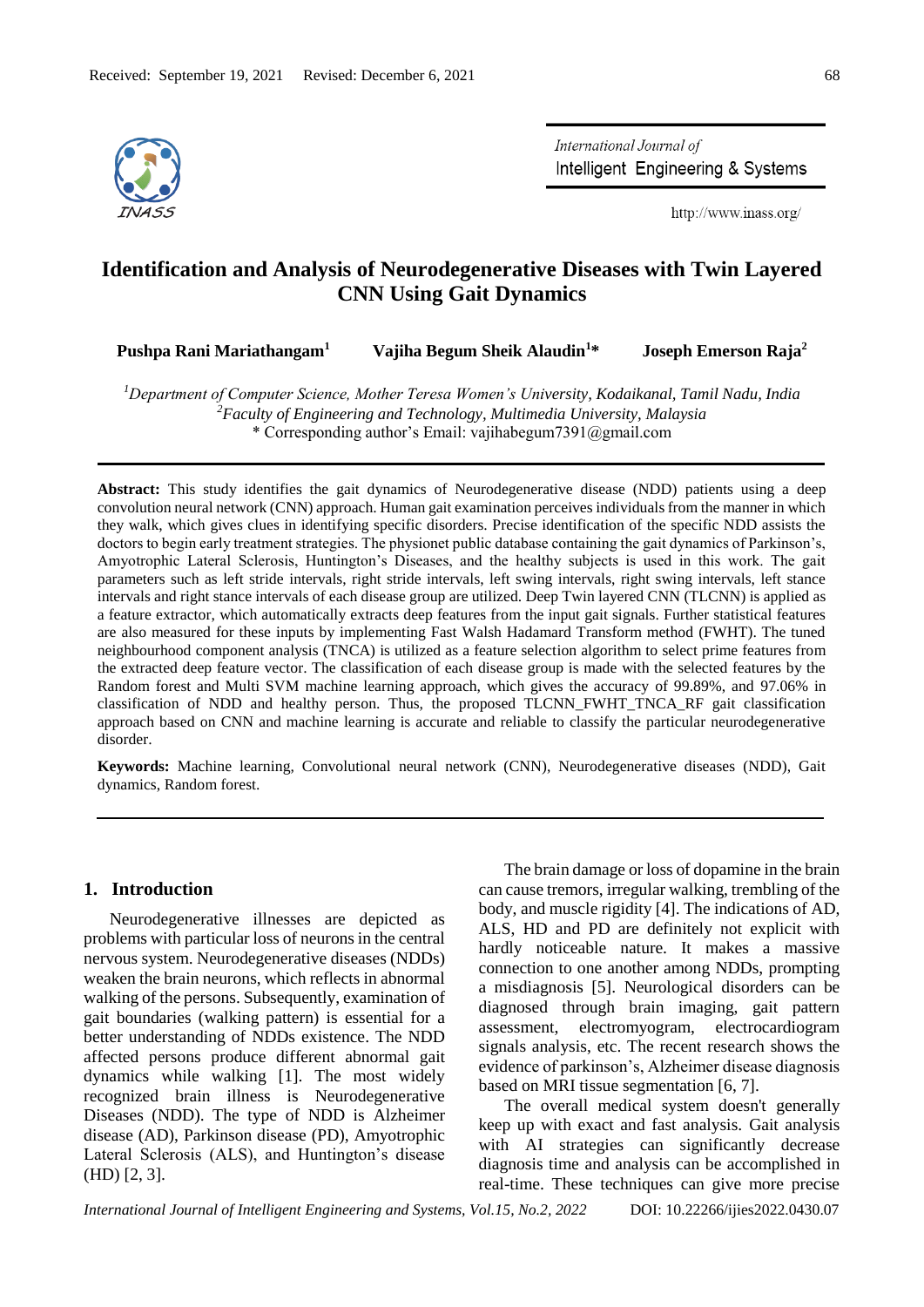findings than experienced specialists with the goal that it can achieve a supporting diagnosis of NDDs.

Numerous methodologies are being effectively applied in diagnosing NDDs, incorporating the support vector machine (SVM), random forest [3], decision tree [5], K-nearest neighbors (KNN), naive Bayes, neural networks [8] and long short term memory network (LSTM) classifiers [9, 10]. Furthermore, in recent years, deep learning has accomplished human competitive and sometimes better-than-human performance in solving many intellectual complications such as speech recognition and visual perception [11].

In this work person's walking pattern (gait dynamics) is analyzed for NDD diagnosis by deep learning technique. Assessing the gait dynamics gives clinical clues to identify the types of NDD. Gait analysis is a promising technology utilized by many researchers in neurodegenerative disease diagnosis, have the advantage like cost-effectiveness, with no radiation and less time-consuming. Though, it lacks accurate classification within the disease group, since the gait patterns of ALS, PD and HD are more or less similar and differ when the severity of disease increases over time and physicians need automated computerized technology that helps to classify the particular type of NDD disease precisely.

This work aims to combine the significant advantages of convolution neural network (CNN) and machine learning (ML) techniques for accurate NDD diagnosis than applying each separately. Initially, the time series gait signals of normal and NDD affected persons is taken as input, then applied proposed twin layered convolution neural network (TLCNN) model which is noise resistant and automatically extracts most prominent gait features from its fully connected layer. TLCNN model converts the 1D input signal into the 2D vector by 2D convolution and automatically collects the deep features and there is no need for other handcrafted feature extraction methods. Since gait signals are non-linear, the sharp discontinuities in TLCNN signal features need to accurately noted which is done by Fast Walsh Hadamard Transform (FWHT) method and statistical measures are calculated to gain absolute accuracy.

To reduce computation complexity and misclassification, feature selection is done by Tuned Neighbourhood Component Analysis (TNCA) which selects fine-tuned features for classification. The classification phase is left to machine learning (ML) algorithm to reduce the error rate and increase accuracy. Finally, classification of disease is done by ML algorithms such as random forest (RF) and Multi SVM (MSVM) with the fine-tuned features, but RF gives better results than MSVMs. Thus the combination of TLCNN and random forest (TLCNN\_FWHT\_TNCA\_RF) offers accurate results, increases the performance, reduces the overfitting of data and computation complexity, and supports training with a minimum amount of input data than the other conventional methods. Hence, this work diagnoses and classifies NDD with a maximum accuracy rate by less computation intricacy compared to other related works and helps physicians in early diagnosis of disease by this automated computerized technology.

This paper has been organized as follows: Section 2 describes the related works in the literature. The proposed methodology is discussed in Section 3. The experimental results and discussion are described in Section 4. Finally, Section 5 gives the conclusion of this proposed work.

## **2. Related works**

The different approaches for diagnosing Neurodegenerative Disorders using the gait patterns as input in the recent studies are presented.

Prabhu *et al.* [3] proposed a technique based on recurrence quantification analysis (RQA) to extract the non-linear gait features and achieve 96% and 100% accuracy in binary classification by SVM and PNN. This work utilizes only stride parameter as input from gait patterns which is limited data for training. Gupta *et al.* [5] have produced a new set of 500 gait features by implementing autocorrelation and cross-correlation functions and selecting the best features using the mutual information method. A rule-based decision tree classifier was applied to classify HD, PD, and ALS with control subjects and it yielded the classification accuracy of 88.5%, 92.3%, 96.2%, and 87.5%, respectively which is a lesser accuracy rate compared to other works.

Xia *et al.* [13] presented the hill-climbing feature selection method in selecting Nine statistical measures from gait signals, used Leave-one-out cross-validation for evaluation, and yielded the accuracy rate 96.83%, in classification of NDD. Hannink *et al.* [14] proposed a new method based on Deep Convolutional Neural Network (DCNN) to evaluate the stride length from the inertial sensor data. The Multidimensional Dynamic Time Wrapping method differentiated the heel-strike and Mid Stance gives  $0.01 \pm 5.37$  cm average accuracy.

Beyrami *et.al.* [15] presented simple method to classify the NDD based on statistical and entropy features with non-negative least square (NNNLS) classifier which gives 99.57% accuracy in control vs NDD classification. Qiang Ye *et al.* [8] projected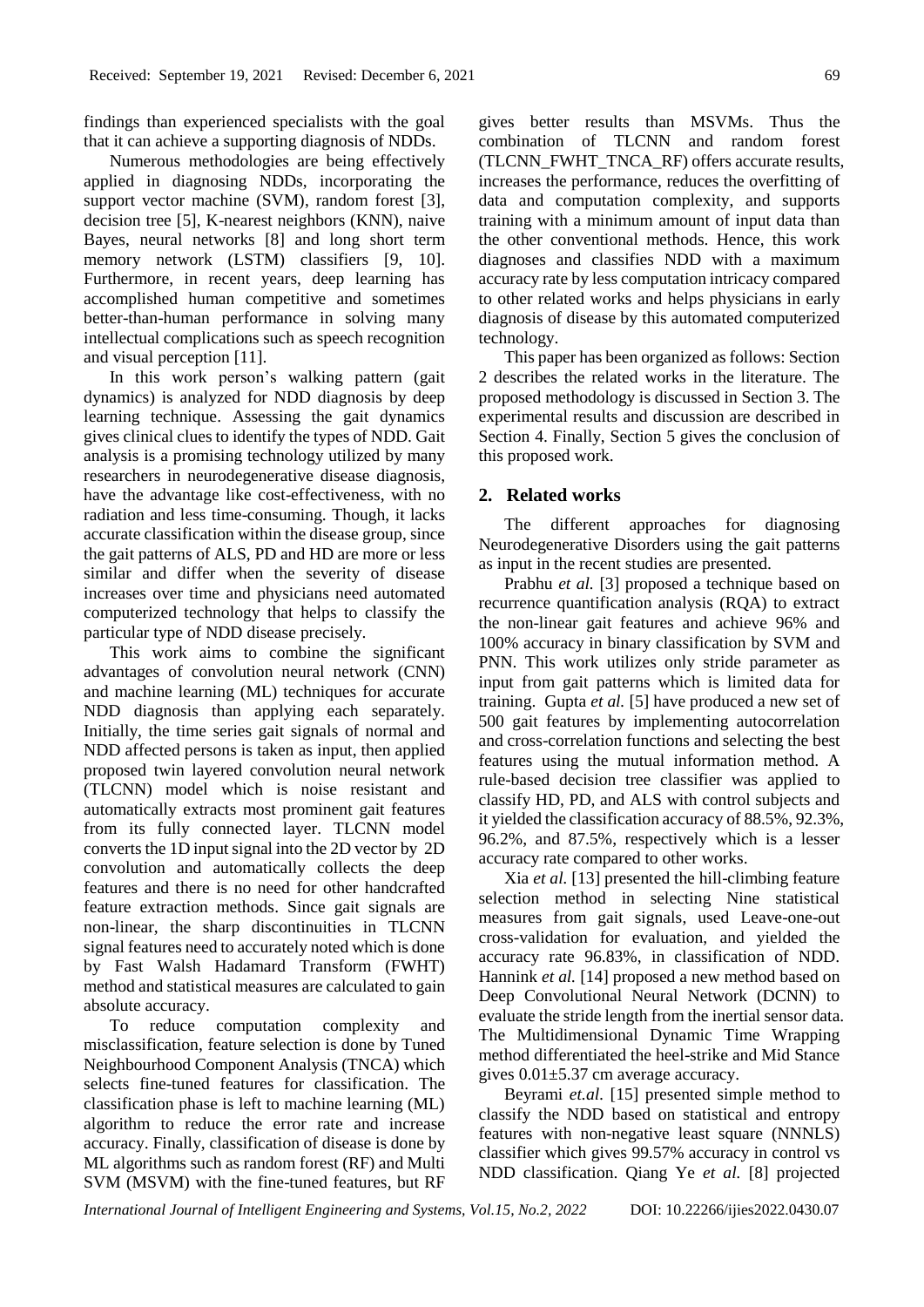Adaptive Neuro-Fuzzy Inference System with a neural network and Particle Swarm Optimization (PSO) algorithm to classify ND diseases. The classification of each disease group NDD, ALS, PD, HD with controls, gives an accuracy of 90.63%, 93.10%, 90.22%, and 94.44% and shows increased computation complexity.

Zhao *et al.* [9] proposed an LSTM model with recurrent neural network (RNN) to diagnose NDD persons and healthy persons and achieved 95.04% accuracy with the temporal gait data. Saljuqi *et al.* [10] presented matching pursuit method in selecting linear and nonlinear features which combined time and frequency data of gait signal. Then applied sparse coding classifier to diagnose ALS, PD and HD gives accuracy of 93%, 94% and 97%, which shows lesser results than other works. Gao *et al.* [21] demonstrated an abnormal gait recognition system based on longshort term memory (LSTM) and CNN networks. Inertial sensors collect gait data, which is then merged using the conjugate gradient technique. The local spatial characteristics are obtained using CNN, while the temporal gait features are extracted using LSTM. The limitation in validation discovered in this strategy is due to the low amount of data and needs more data for increasing the learning rate of CNN. This approach attained 93.1% accuracy with 6.9% error rate.

Lin *et al.* [23] presented a method by converting input signal into image by recurrence plot for feature extraction and applied principal neural network (PCA) for feature enhancement and finally applied CNN as classifier in classification of NDD vs control gives 98.91% accuracy. This work uses shorter signal data of 10-sec from the physionet 5 min gait signal [12]. This work uses very short intervals of data, some key features might be missed which will lead to misclassification between disease groups and more training data needed for CNN to classify accurately and hence increases computation complexity.

Fraiwan *et al.* [24] proposed identification of degenerative neuromuscular disorders (DND) by various ensemble decision trees (DT) classifiers with gait signals by measuring statistical measures such as root mean square, variance, skewness, and kurtosis. Comparing with other DT models Adaptive boosting (AdaBoost) gives good result. AdaBoost model classifies normal and DND with accuracy of 99.17%, 79.68%, 81.98% and 79.30% using VGRF data, swing, stride, stance data. In this work, noisy and redundant features reduced the learning performance of the subsequent classification models. Though, the results produced by other works is good, the relevant features produced by statistical analysis [13, 15, 24] and pattern recognition methods [3, 5, 8, 9, 10, 12,

23] detects only one type of NDD disease accurately. Yet, statistical methods do not deliver reliable predictions, but pattern recognition techniques need optimal meaningful gait features for the detection system's classifier to function well.

To overcome the above limitations, computation intricacy, redundant data and noises, this work proposes a new technique with the combination of deep convolutional neural network architecture and machine learning models to diagnose all types of NDD with increased accuracy rate.

This work proposes a twin layered convolutional neural network (TLCNN) model that applies 2D convolution kernel to automatically extract the deep prominent features from the temporal gait signal data. To improve the performance of quantitative assessment, statistical features are calculated additionally with the deep features and combined as a feature vector and applied machine learning models for classification of NDD. Since more training data is needed for TLCNN to attain accurate classification, ML classifiers are used for classification, avoiding misclassification and reducing computation intricacy. For reducing noise data, feature selection is done with a combined feature vector and selecting the most contributing features among them improves accuracy and effectiveness in identifying neurodegenerative diseases.

# **3. Identification of NDD with twin-layered CNN**

#### **3.1 NDD gait dataset**

The NDD gait dataset is collected from the Physionet public database, which measures Neuro Degenerative Diseases (NDD) severity for individual subjects based on the Vertical Ground Reaction Force (VGRF). The eight distinct sensors were set in each foot of male and female subjects and estimated the VGRF data for 15 Parkinson's disease, 19 Huntington's disease, 13 Amyotrophic lateral sclerosis (ALS) and 16 healthy control subjects. The gait signal features like stride, stance, swing, double support interval from left and right legs of one-minute recordings are presented in this database [12], which is utilized in this work. The gait dynamics are sensitively dissimilar in each disease group.

#### **3.2 Proposed work flow**

The proposed method is implemented by the Deep Convolution Neural Network (CNN) and machine learning (ML) techniques to identify neurodegenerative diseases (NDD).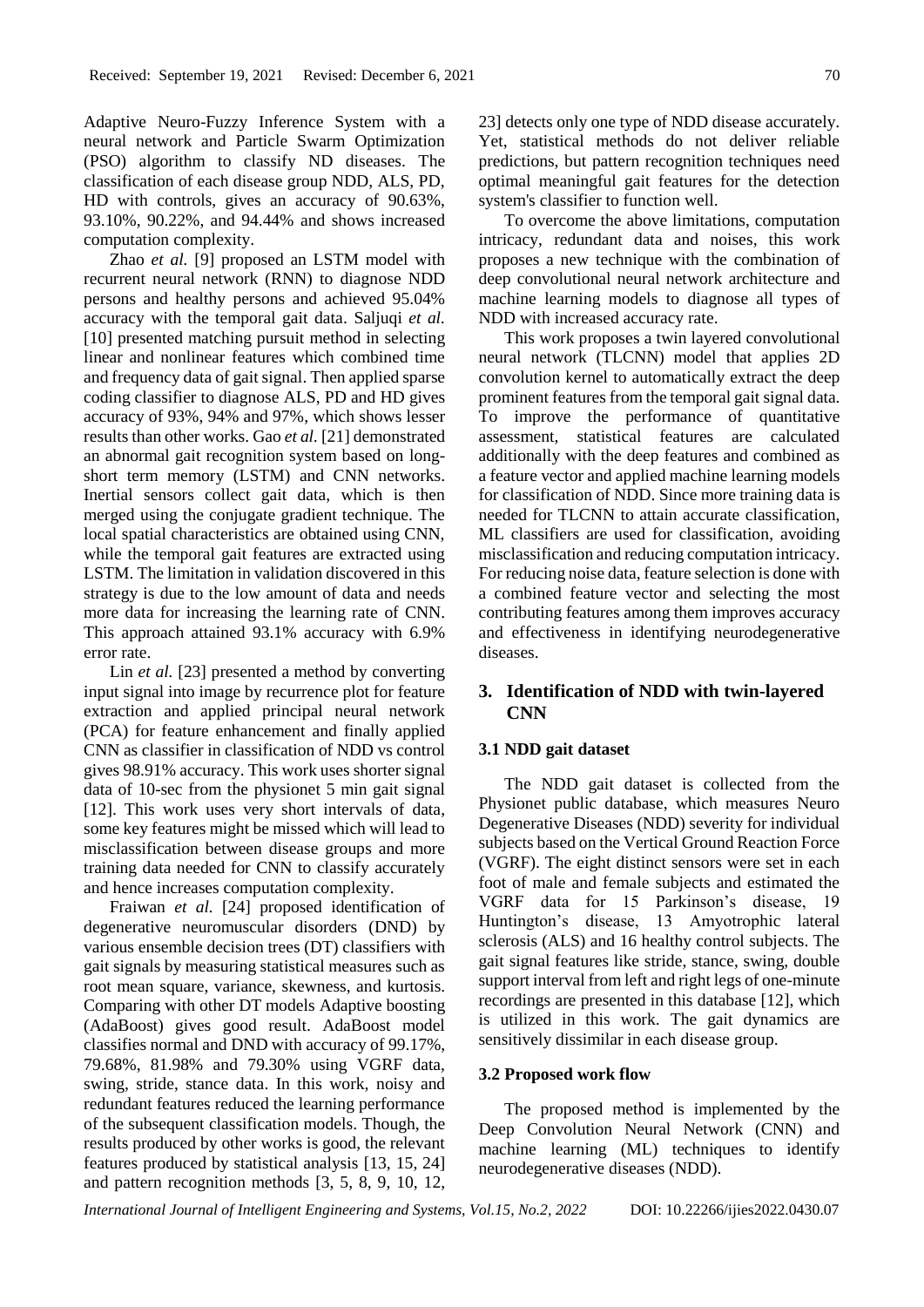The block diagram of the proposed system is shown in Fig. 1. The flow of this work is listed below:

1. Stride, swing and stance time series intervals of both foot is extracted from input gait signals for each subjects.

2. Intermediate difference (ID) is made with both legs time series gait intervals for each subject.

3. Intermediate difference signal is given as input to Twin-Layered CNN (TLCNN) architecture which converts 1D signal to 2D vector by 2D convolution.

4. Output deep features from TLCNN is gathered and applied Fast Walsh Hadamard Transformation to calculate statistical features.

5. Then, tuned neighbourhood component analysis (TNCA) is applied for feature selection.

6. Finally, classification of NDD disease group is done by machine learning algorithms with TLCNN and statistical features.

The detailed description of each phase is explained further.

## **3.3 CNN architecture**

Convolution Neural Network (CNN) is a type of feedforward neural network comprising numerous hidden layers that are commonly referred to as Deep CNN. In recent research, feature extraction and classification of ECG signals by 1D and 2D CNN models operate effectively [26]. With the succession of filters, CNN helps extract more informative deep features. The CNN model features a network including several layers, with the output of one layer coupled to the input of the next layer in a sequential manner. According to the size of the convolution filter, CNNs are classed as 1D, 2D, or 3D models. For NDD classification, the 2D-CNN model was used in this work. Convolution, pooling, and fully connected layers are the three basic interconnected layers that make up the CNN model's architecture.

# **3.4 Twin layered CNN (TLCNN) technique**

The proposed TLCNN architecture consists of two convolution layers, two Rectifier Linear Unit (ReLU) layer, two normalization layers, two pooling layers, one fully connected layer and a softmax layer.



Figure. 1 Flow diagram of the proposed model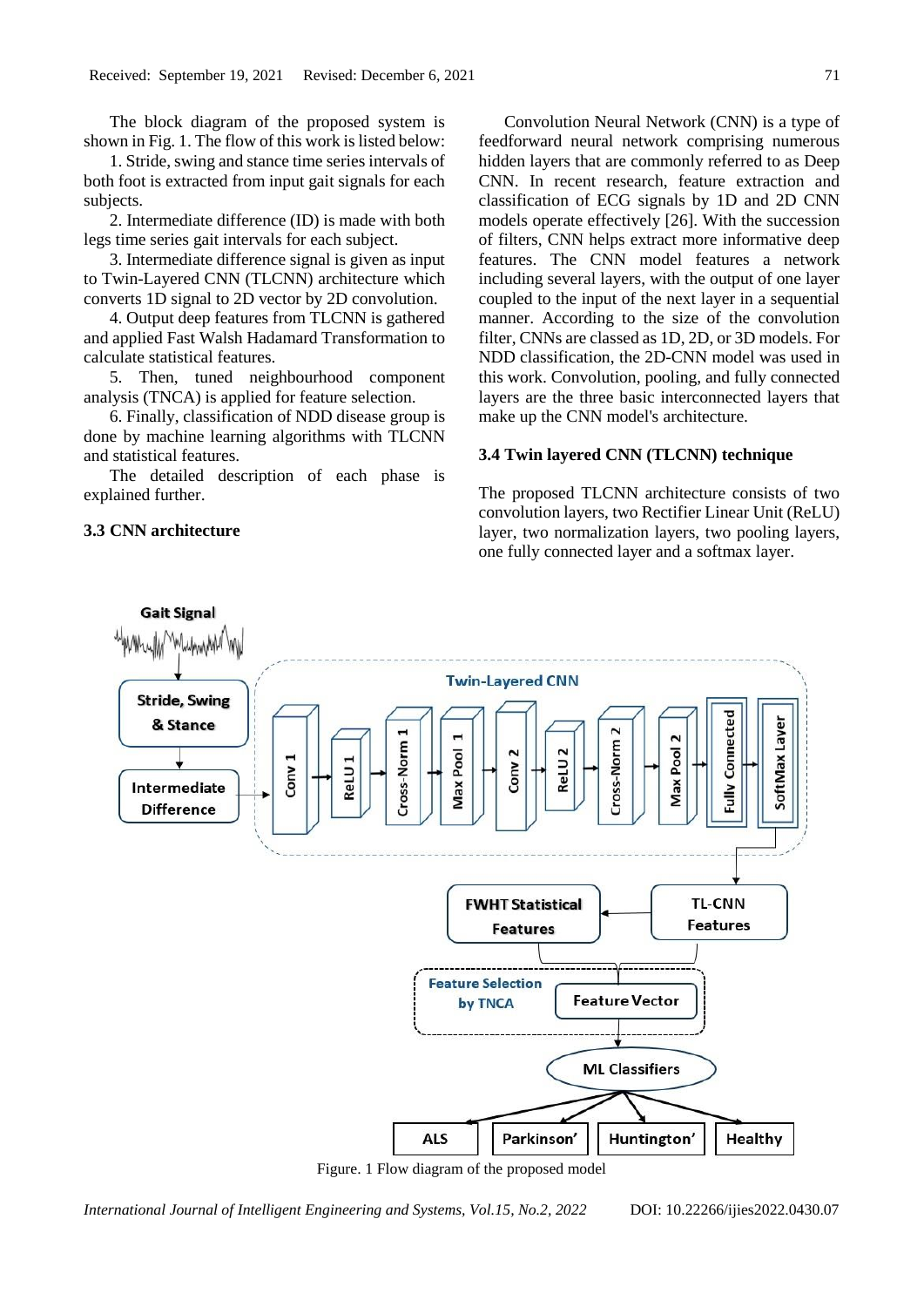Primarily, the input gait signals from the Physionet gait database are gathered. The gait parameters consist of left and right leg stride, swing and stance intervals are chosen. The intermediate difference (ID) of left and right leg gait signal is done as in Eq. (1), and then ID is fed as input to the Twin Layer Convolutional Neural Network (TLCNN) architecture.

$$
ID_{i,j}(\varepsilon) = (1 - |P_i - Q_j|), \ \ i, j = 1, ..., N \qquad (1)
$$

Where  $P_i$  is the left foot signal and  $Q_j$  is the right foot signal. Similarly, the intermediate difference for stride, swing and stance intervals are calculated for individual subjects.

In TLCNN, the first convolution and second convolution layer's filter size is set as 1x128 and 1x64 and the kernel is assigned as 64 and 32, respectively. The two-dimensional (2D) convolution is performed in the convolution layer (conv1) with the input intermediate difference signals of size 1x1860 and its output follows the ReLU layer. The ReLU activation function helps to maintain nonlinearity in the gait data by changing all the values from negative to zero. The normalization layer follows after the ReLU to efficiently organize the data by eliminating the redundant data and ensuring the data dependencies. Here cross-channel normalization is applied with channel size as 5, which helps perform channel-wise normalization for each element.

Next, the output of normalization layer is given as the input Max Pooling layer (pool) and then to the second convolution layer (conv2). The second convolution layer is repeated, which follows the ReLU layer, Cross-Channel Normalization layer, and Max Pooling Layer. The pooling layer helps in the reduction of parameters and enhance the computation in the CNN network. In this work, max pooling is applied, evaluating the maximum value of the feature map in each channel.

Then fully connected layer flattens the feature map from pooling layer2. The output of the fully connected layer consists of a 1024 gait dep feature vector further applied for disease classification. Tuning the CNN parameters in the training phase helps improve classification accuracy by extracting the most contributing features. Here each CNN layers kernel size, kernel value and stride number were chosen carefully. Table 1 shows the details of each layer in the proposed TLCNN architecture. Since the input data is less, CNN needs large data to train and classify accurately in the softmax layer. Hence features are extracted from it and the classification is done by a machine learning model to overcome this limitation and reduce computation difficulty.

Table 1. Layer details of the twin layered CNN architecture

| <b>CNN</b>           | Kernel      | Kernel | Stride         | <b>Feature</b> |
|----------------------|-------------|--------|----------------|----------------|
| <b>Layers</b>        | <b>Size</b> | value  |                | Map            |
| Input                |             |        |                | 1x1860x1       |
| Conv1                | 1x128       | 64     | $\mathbf{1}$   | 1x1860x64      |
| $+$ Relu1            |             |        |                |                |
| Cross-               |             |        |                | 1x1860x64      |
| channel              |             |        |                |                |
| norm1                |             |        |                |                |
| Pooling1             | 1x2         |        | 2              | 1x930x64       |
| Conv2                | 1x64        | 32     |                | 1x930x32       |
| $+$ Relu 2           |             |        |                |                |
| Cross-               |             |        |                | 1x930x32       |
| channel              |             |        |                |                |
| norm <sub>2</sub>    |             |        |                |                |
| Pooling <sub>2</sub> | 1x2         |        | $\overline{c}$ | 1x465x32       |
| Fully                |             |        |                | 1x1x1024       |
| connected1           |             |        |                |                |

#### **3.5 Statistical features**

The Fast Walsh Hadamard Transform (FWHT) method is applied with TLCNN output features to reduce complexity. An efficient FWHT algorithm which proceeds based on the divide and conquers method. FWHT method process on the size of 2 by recursive break down of Walsh Hadamard Transform (WHT) [16]. The output of FWHT is the amount of discrete WHT with the input TLCNN gait features, further used to calculate the statistical parameters such as energy, standard deviation, variance, mean and co-variance [17, 18]. The Hadamard Transform  $(HT_n)$  works by the Eq. (2)

$$
HT_{n} = 1/\sqrt{2}} \left( \begin{array}{cc} HT_{n-1} & HT_{n-1} \\ HT_{n-1} & -HT_{n-1} \end{array} \right) \tag{2}
$$

#### **3.5.1. Energy**

Energy  $(E_n)$  is measured with the FWHT features  $(X_i)$ , as shown in Eq. (3). The  $X_i$  is the Hadamard transformation value of each TLCNN feature.

$$
E_n = \int_{-\infty}^{\infty} |X_i|^2 dt
$$
 (3)

### **3.5.2. Standard Deviation**

The quantity of variability and reliability of each individual FWHT  $(X_i)$  value is measured by the standard deviation  $(\sigma)$  formula, which is presented in Eq. (4)

$$
SD(\sigma) = \sqrt{\frac{\sum_{i=1}^{S} (X_i - \mu)^2}{S - 1}}
$$
(4)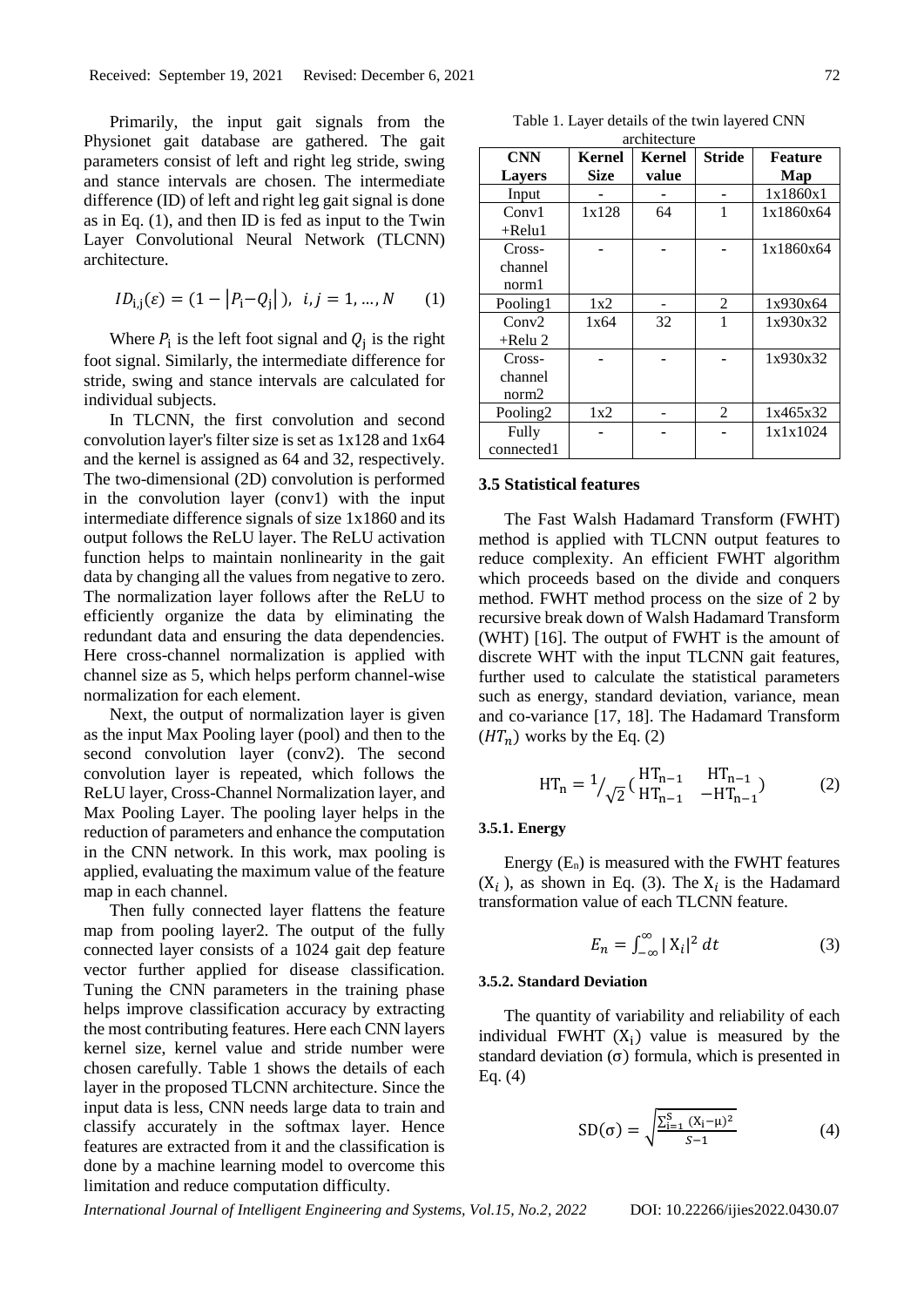#### **3.5.3. Variance**

The square of standard deviation  $(\sigma)$  value is the measure of variance  $(Vr)$ , which is shown in Eq. (5). Here, s is the total number of features.

$$
Vr = \frac{\sum (X_i - \mu)^2}{S - 1}
$$
 (5)

#### **3.5.4. Mean**

The averaging of all FWHT value  $(X_i)$  is the mean  $(\mu)$  which is calculated as shown in Eq. (6).

$$
M(\mu) = \frac{\sum_{i=1}^{S} X_i}{S}
$$
 (6)

#### **3.5.5. Co-Variance**

The approximation of data points in the average result of FWHT is the Co-Variance (CV). The covariance between two data points is estimated as shown in Eq. (7).

$$
CV(x, y) = \frac{\sum_{i=1}^{S} (X_i - \bar{x})(Y_i - \bar{y})}{S - 1}
$$
 (7)

The deep TLCNN features and these five FWHT statistical features were combined as a feature vector and applied feature selection method to obtain the most contributing features for the accurate classification of diseases.

# **3.6 Tuned neighbourhood component analysis (TNCA) for feature selection**

This work implements the Neighbourhood Component Analysis (NCA) [22] to choose the prime features to improve the classification accuracy and minimize the loss rate by tuning this model. NCA model works as similar to the KNN algorithm. The NCA method regulates feature weights by amplifying forecast accuracy dependent on pairwise distance and omits penalizing indicators that lead to misclassification results.

The NCA model works by enhancing the nearest neighbour classifier. The algorithm evaluates a weighting vector that corresponds to the feature vector  $(X_i)$ . The reference sample point  $X_j$  is chosen from the samples  $X_i$ . Depending on how close the distance between two samples, the probability  $PR_{ij}$ of  $X_i$  having selected as a point of reference for  $X_i$ from all the samples, which are higher as in Eq. (8). Where  $PR_{ij} = 0$ , if  $i = j$ . The probability of selecting sample  $X_i$  will be affected by the kernel function k with parameter  $\sigma$  which is kernel width.

$$
PR_{ij} = \frac{\exp(-||X_i - X_j||^2)/\sigma}{\Sigma_k \exp(-||X_i - X_j||^2)/\sigma}, PR_{ij} = 0
$$
 (8)

During this process, the feature weight  $(W)$  are rationalized with the conjugate gradient descent by the resultant probability function as shown in Eq (9).

$$
F(w) = \sum_{ij} p_{ij} y_{ij} - \lambda \sum_{r=1}^{d} W_r^2 \tag{9}
$$

In order to avoid overfitting of parameters,  $\lambda$  is introduced in Eq. (9) is known as tuned NCA (TNCA). The tuning of parameters like choosing the most acceptable value for lambda  $(λ)$  is done based on 5-fold cross-validation on the training feature vectors. The fine-tuned  $\lambda$  value is selected to minimize the loss rate for accurate classification. Our TNCA method determines the best features based on the feature weights by tuning the  $\lambda$  value.

TNCA selects the optimal features from the extracted TLCNN features and FWHT statistical features. Totally 991 prominent features are chosen out of 1024 deep features and 5 statistical features by selecting the best  $\lambda$  value as 0.01 for the TNCA method.

#### **3.7 Classification by ML algorithms**

For the classification of Neurodegenerative disease (NDD), machine learning (ML) algorithms such as Random Forest (RF), and Multi SVM classifier are utilized. The random forest classifier provides an ensemble of classification by bagging and random feature selection technique. Each tree is trained on bootstrap tests of the training data, and predictions are based on the popular votes of trees in the forest. The features are randomly selected at each node while tree growing. The RF classifier reduces the overfitting of data when multiple trees are created [19, 20].

SVM is a supervised two-class classification method and Multi SVM (MSVM) is a multiclass classification technique formed by multiple two-class methods. The most typical methodology in practice for multiclass classification with SVM is to develop one-to-rest classifiers and then choose the class that classifies the test dataset only with the largest margin. Another option is to create a collection of one-to-one classifiers and choose the class with the most classifiers selected. MSVM works by one to-one approach, which classifies the  $n$  classes data by  $n(n - 1)/2$  SVM classifiers in this proposed model.

The time required to train classifiers may be reduced because the training data set for every classifier is significantly smaller [25]. The separation hyperplane was created by Eq. (10).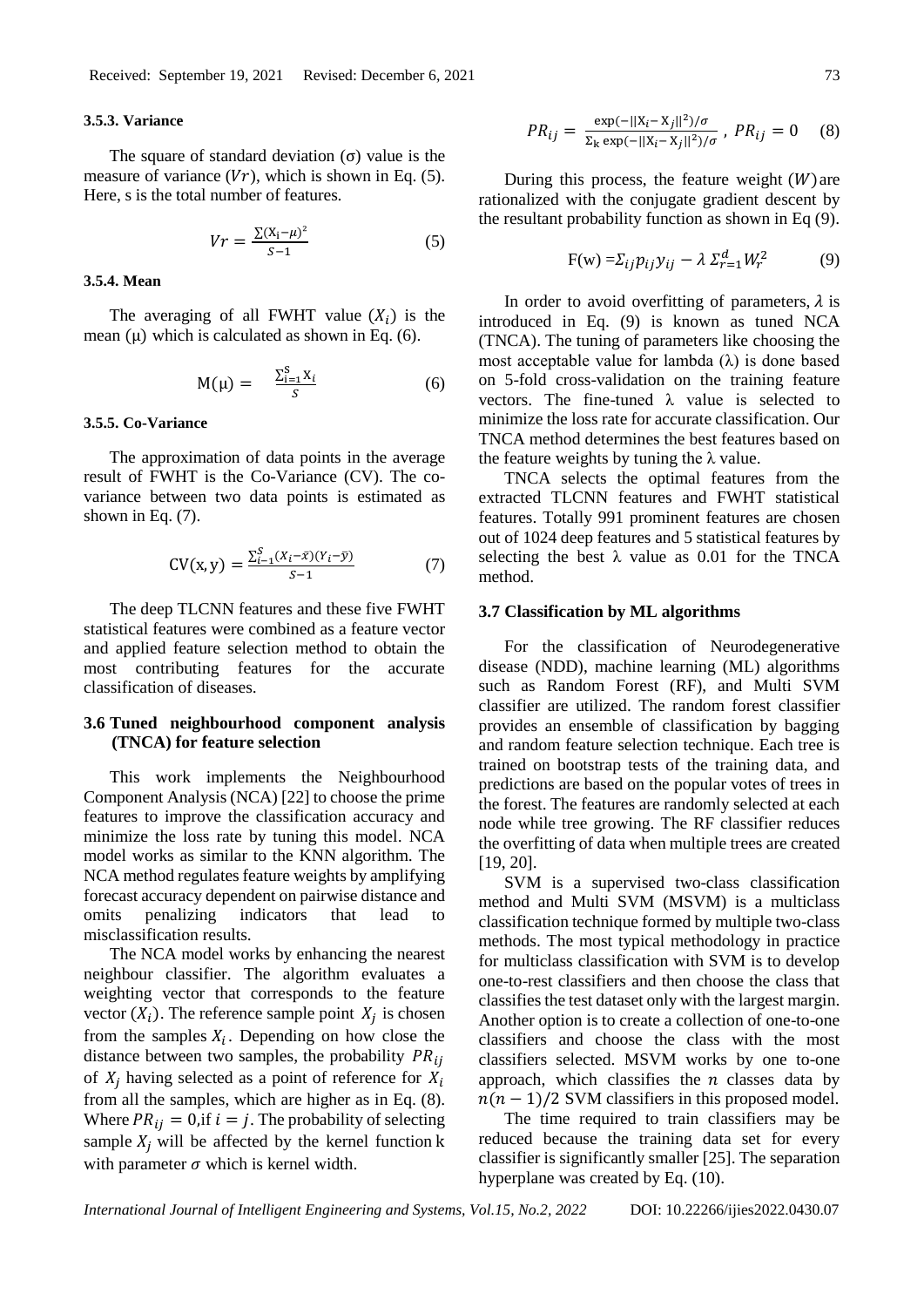$$
f(X_i, W, b) = W X_i + b = s \tag{10}
$$

Where  $X_i$  is the feature vector, W is weight and b is bias. Multiclass SVM implemented with RBF kernel for recognizing NDD diseases with the TNCA selected features. The prediction of disease is classified by Eq. (11).

$$
f(X) = argmax_{s}(\Sigma_{s}f_{s,t}(X))
$$
 (11)

The machine learning algorithms classify NDD and healthy subjects by multiclass classification with TNCA selected features. Further binary classification such as ALS vs CO, HD vs CO, and PD vs CO is done. In this work, a random forest classifier gives the best classification result compared to Multi SVM.

## **4. Results and discussion**

The proposed work observations are done using MATLAB 2019a with an intel corei3 2.0 GHz system. In the proposed work, physionet public database [12] is utilized to gather the gait signals of ALS, HD, PD and normal subjects. The intermediate difference between the left and right leg is taken for individual subjects and given as input to the proposed twin layered CNN (TLCNN) architecture. The stride, stance and swing gait intervals and its absolute intermediate difference of one ALS patient is represented in Fig. 2 to 4 respectively.

Filter size is manually chosen for each layer in the TLCNN architecture. Each layer in TLCNN extracts and selects the best-contributing features and finally, 1024 deep features are collected from the fully connected layer. These TLCNN deep features are further applied with the Fast Walsh Hadamard Transform (FWHT) method and some statistical features are calculated. The statistical features such as mean, variance, co-variance, energy, and standard deviation features are measured to improve accuracy.

The deep TLCNN features and five statistical features are combined as a feature vector. Then best features are selected by Tuned Neighborhood Component Analysis (TNCA) where the lambda value chosen is 0.01 by the five fold cross-validation method. These selected features are fed as input to Random Forest and Multi SVM classifiers separately to classify neurodegenerative diseases and observed each classifier's performance.

# **4.1 Performance measures**

The Leave One Out Cross Validation (LOOCV) method was utilized to measure machine learning classifiers' performance in the classification of NDD.



Figure. 2 Gait stride intervals and absolute difference of ALS patient



Figure. 3 Gait stance intervals and absolute difference of ALS patient



Figure. 4 Gait swing intervals and absolute difference of ALS patient

Performance measures such as accuracy (A), sensitivity  $(S)$ , specificity  $(SP)$ , and precision  $(P)$  are calculated by the count of confusion matrix values, which are true positive  $(TP)$ , false positive  $(FP)$ , false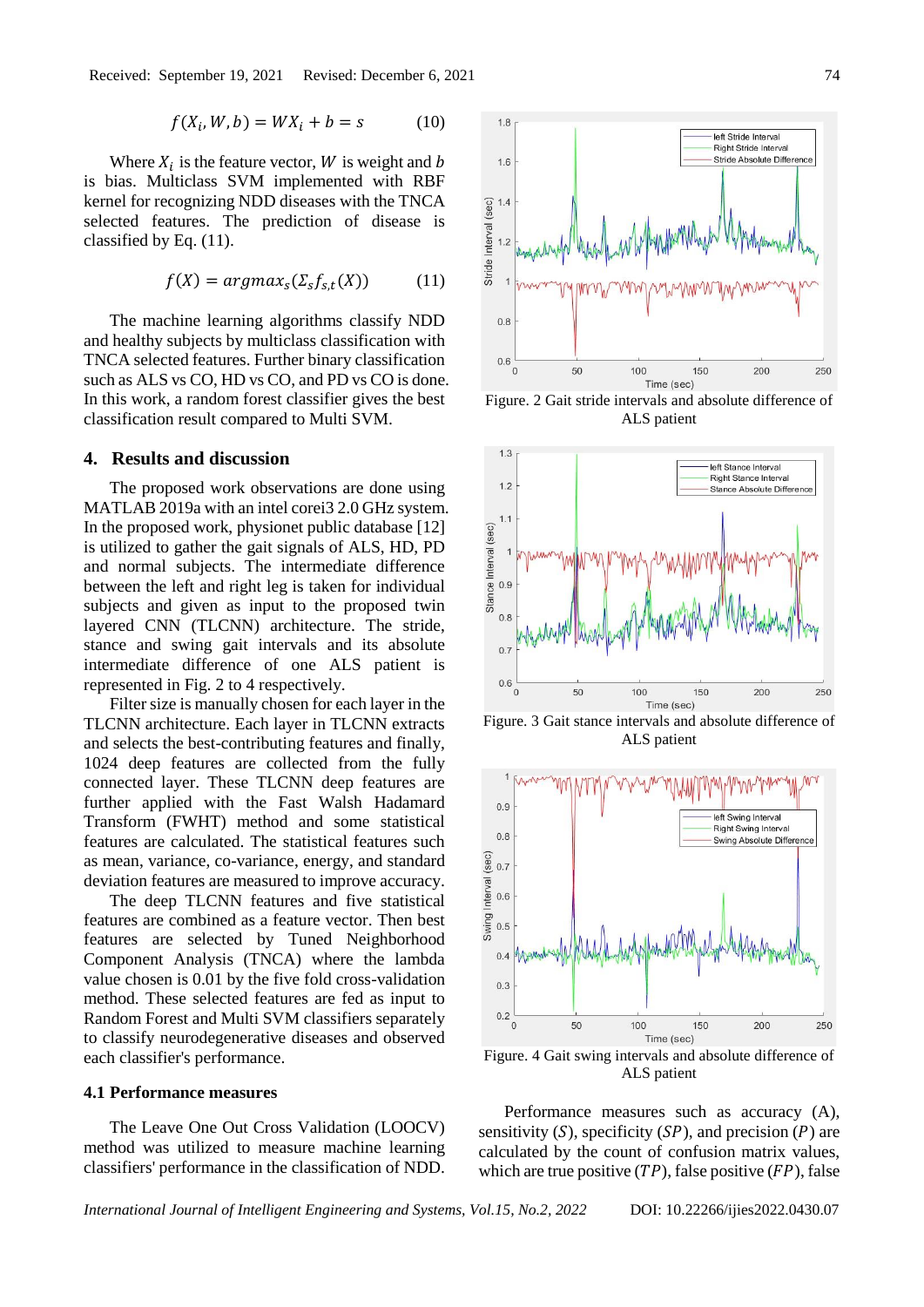negative  $(FN)$  and true negative  $(TN)$ . The performance of the proposed work is measured by the formulas below in Eq. (12) to (15):

$$
A = \frac{TP + TN}{TP + TN + FN + FP} \tag{12}
$$

$$
S = \frac{TP}{TP + FN} \tag{13}
$$

$$
SP = \frac{TN}{TN + FP} \tag{14}
$$

$$
P = \frac{TP}{TP + FP} \tag{15}
$$

#### **4.2 TLCNN training method**

The training process of the TLCNN network applies adam optimizer, and the training parameters such as mini-batch size is set as 1, max-epochs as 15 and learning rate is applied as 1e-1, 1e-2, 1e-3, 1e-4 and 1e-5 and observed the performance of the network with each learning rate. TLCNN architecture training details on a single CPU performs 15 epochs, 47 iterations per epoch and 705 maximum iterations with each learning rate. We use adam optimizer in training options instead of stochastic gradient descent optimizer to reduce the local minimum on the error.

The learning rate is adjusted as 1e-1, 1e-2, 1e-3, 1e-4, and 1e-5 in training with 15 epoch and extracted the deep TLCNN features for each learning rate and observed the classification performance of machine learning classifiers. The elapsed time taken during TLCNN training with each learning rate is monitored and represented in Fig. 5.

This shows only a slight variation in the timing of each learning rate during training. There is a steady rise in each learning rate's timing and shows a reduction in timing at the 700<sup>th</sup> iteration for all learning rate's. Alteration of the learning rate does not significantly reduce the training time but impacts classification performance due to extracting optimal deep features. We observed each machine learning classifier's classification performance and timing with the features observed during the TLCNN training of each learning rate.

#### **4.3 Classification performance of ML classifiers**

The machine learning (ML) classifiers such as Random Forest and Multi SVM performances are estimated in terms of accuracy, sensitivity, specificity, and precision for each neurodegenerative disease (NDD) and healthy controls (CO) classification with TNCA selected features. These measures are calculated by comparing the actual test output and the predicted output by the LOOCV technique. The leave-one-out-cross-validation (LOOCV) is activated to measure the performance of the proposed system in the testing phase. For validation LOOCV method arbitrarily picks a single subject and leave the rest for the purpose of training. Here 70% of data is taken for training and the rest 30% is left for validation. For measuring the performance of the proposed work with ML classifiers, the training procedure is repeated manifold times by selecting diverse data for validation. Fig. 6 shows proposed work with ML classifiers performance in classifying NDD and normal subjects with TLCNN features collected by different learning rates.

The TLCNN features trained with 1e-3 learning rate is better and classification accuracy rate is higher than other learning rates. Hence 1e-3 learning rate is used in TLCNN architecture and these extracted features are taken for further processing in this work. Then fast walsh hadamard transformation (FWHT) is applied with the TLCNN features to calculate statistical features. Finally, TNCA method selects the best 991 features from 1024 TLCNN features and 5 FWHT statistical features.

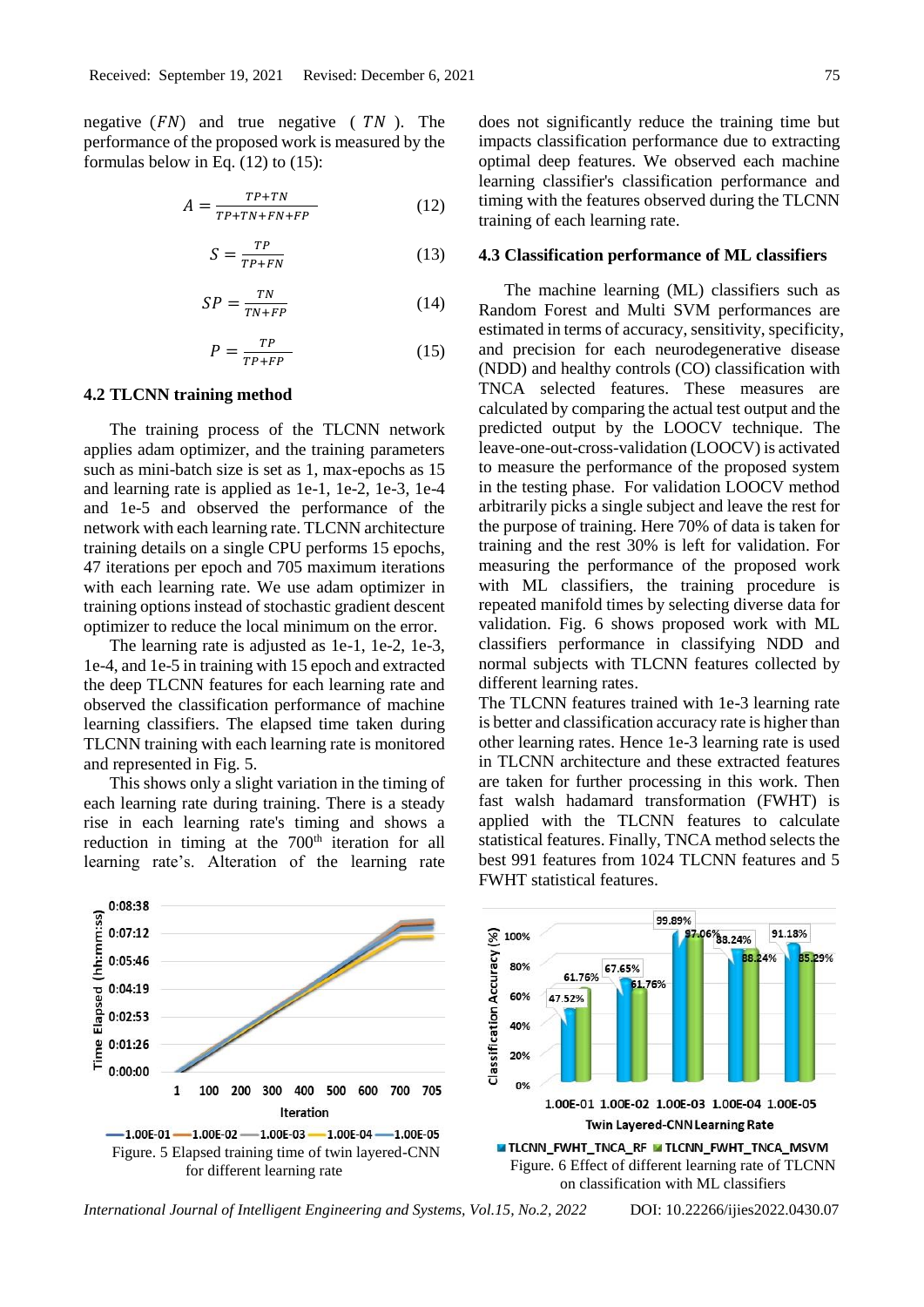Table 2. Performance of the proposed models

| <b>Proposed Models</b>          | Accuracy | <b>Sensitivity</b> | <b>Specificity</b> |
|---------------------------------|----------|--------------------|--------------------|
| TI CNN                          | 88.24%   | 75%                | 90.91%             |
| <b>TLCNN FWHT</b><br>RF         | 91.18%   | 85.42%             | 93.88%             |
| FWHT TNCA<br><b>RE</b><br>TLCNN | 99.89%   | 99.89%             | 99.91%             |

Table 3. Performance measures of TLCNN model with ML classifiers in classification of NDD and normal

| <b>Proposed Work</b>           | <b>Accuracv</b> | Sensitivitv | <b>Specificity</b> | <b>Precision</b> |
|--------------------------------|-----------------|-------------|--------------------|------------------|
| TLCNN FWHT TNCA RF             | 99.89%          | 99.89%      | 99.91%             | 97%              |
| <b>TLCNN</b><br>FWHT TNCA MSVM | 97.06%          | 93.75%      | 97.73%             | 96.43%           |

| Table 4. Comparison of proposed work with related study in two groups classification (accuracy in %) |  |  |
|------------------------------------------------------------------------------------------------------|--|--|
|------------------------------------------------------------------------------------------------------|--|--|

| <b>Performance</b> | <b>TLCNN FWHT</b> | Gupta | Zhao  | <b>Bevrami</b> | Lin   | Fraiwan | Saljuqi |
|--------------------|-------------------|-------|-------|----------------|-------|---------|---------|
| <b>Metrics</b>     | TNCA RF           | [5]   | [9]   | [15]           | [23]  | [24]    | $[10]$  |
| ALS vs CO          | 98.28             | 96.2  | 97.25 | 100            | 100   | 98.8    | 94      |
| <b>HD</b> vs CO    | 100               | 88.5  | 92.25 | 99.90          | 98.41 | 99.40   | 97      |
| PD vs CO           | 100               | 92.3  | 96.80 | 99.78          | 100   | 98.80   | 93      |
| <b>NDD</b> vs CO   | 99.89             | 87.5  | 95.04 | 99.57          | 98.91 | 99.17   |         |

It shows that the proposed work with Random Forest (RF) outperforms well than the Multi SVM (MSVM) in classification of NDD with the best features selected by TNCA method. The classification of neurodegenerative diseases (NDD) and healthy controls with the proposed TLCNN\_FWHT\_TNCA\_RF technique and TLCNN\_FWHT\_TNCA\_MSVM technique gain 99.89% and 97.06% accuracy.

The time elapsed during NDD classification by the Random Forest and Multi SVM classifiers are 135seconds and 128 seconds with the TNCA selected features. The proposed work performance is compared by changing different CNN learning rates in feature extraction and found that change in learning rate and epoch, impacts much in improving classification accuracy. Table 2 presents the proposed model's performance. The first proposed model is deep twin-layered CNN (TLCNN), which automatically extracts the features and classifies the NDD and control group by the CNN SoftMax layer gives 88.24% accuracy, 75% sensitivity and 90.91% specificity. The first model increases computation intricacy and needs more data for classification by the softmax layer.

Hence, to improve the proposed models performance, the second model TLCNN\_FWHT\_RF is proposed. In that, FWHT is applied with TLCNN features which reduce the process complexity and measured statistical features to increase the accuracy rate. Both TLCNN and FWHT statistical features are concatenated for the classification of diseases by Random forest classifier (TLCNN\_FWHT\_RF), gives an improved accuracy of 91.18% compared to the TLCNN model. Finally, the third model, TLCNN\_FWHT\_TNCA\_RF is proposed to improve

the accuracy rate by implementing tuned neighbourhood component analysis (TNCA) to select the most prime features of TLCNN\_FWHT feature vector and classification by random forest classifier gives 99.89% higher accuracy rate than the other two proposed models. The proposed system shows that random forest works well using the TNCA features selection method with the trained TLCNN deep features and FWHT statistical features by accurately identifying NDD and normal persons with limited input data. Table 3, presents ML classifiers (RF, MSVM) performance measures in terms of accuracy, sensitivity, specificity, and precision in classification of NDD with the TLCNN\_FWHT\_TNCA model. TLCNN\_FWHT\_TNCA\_RF method gains 99.89% higher accuracy rate compared to the TLCNN\_FWHT\_TNCA\_MSVM method, which attains 97.06% accuracy.

Table 4 compares other related works and proposed work (TLCNN\_FWHT\_TNCA\_RF) binary classification results of each two groups. It shows our proposed work gains the highest accuracy rate than the other works in literature in classification of two groups. The proposed works accuracy result of NDD vs control group (CO) gives 99.89%, ALS vs CO shows 98.28% and both HD vs CO and PD vs CO gives 100% accuracy. Gupta [5] work shows lesser results than our work in disease classification with control groups such as 96.2%, 88.5%, 92.3%, and 87.5% acuracy for ALS, HD, PD, and NDD. Zhao [9] work give 97.25%, 92.25%, 96.80, 95.04% accuracy for ALS, HD, PD and NDD classification with controls shows lesser results than our work. Beyrami [15] and Lin [23] work shows 1.72% increased result (i.e 100%) and Fraiwan [24] work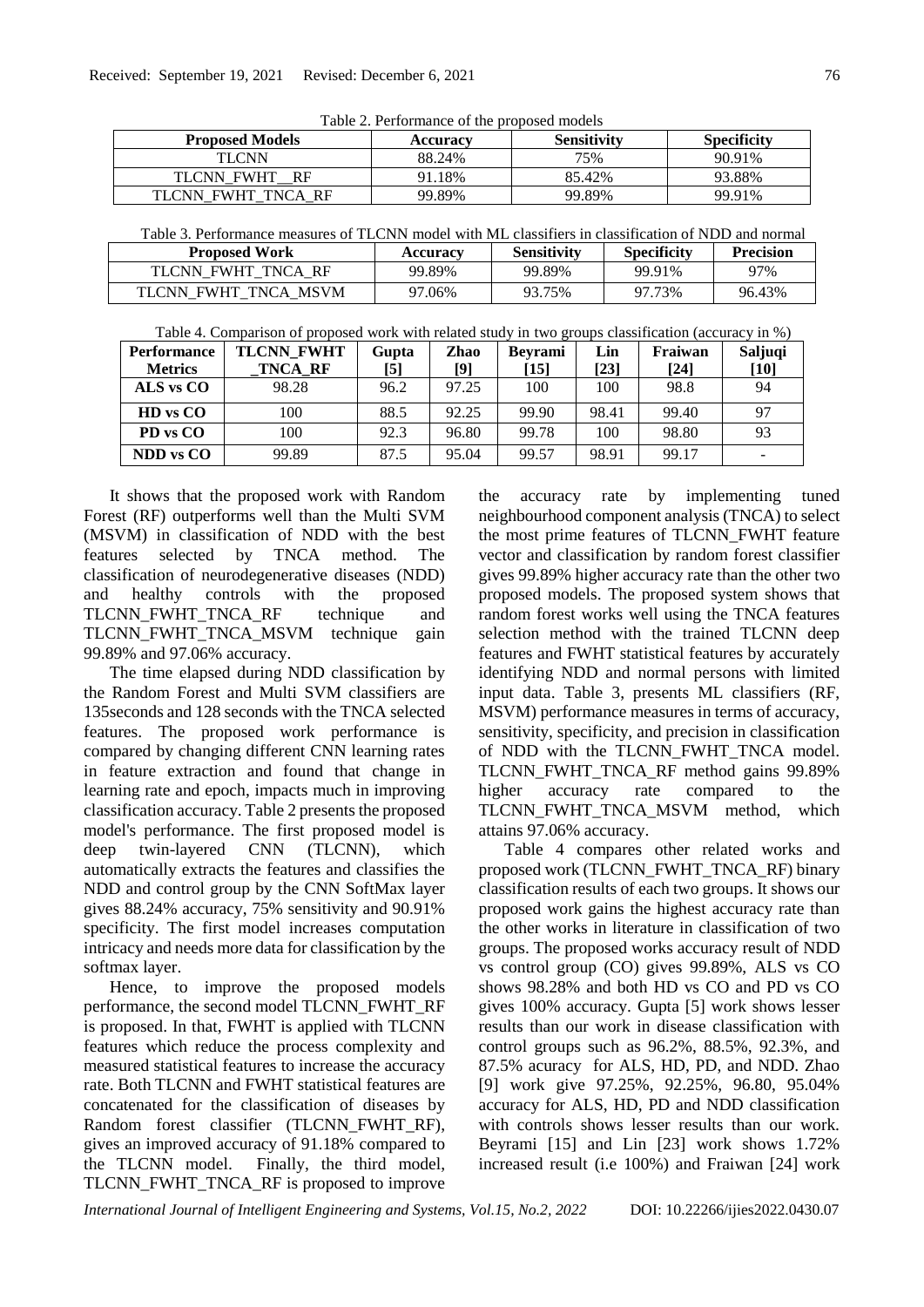

Figure. 7 Comparison of proposed work with other works in NDD vs CO group classification

shows 0.52% (i.e. 98.8%) higher result for ALS vs CO than our work. Beyrami [15] work show lesser classification result for HD, PD and NDD as 99.9%, 99.78% and 99.57% than our work. Lin [23] work gives 98.41%, 100% and 98.91% for HD, PD and NDD detection. Fraiwan [24] work showed 99.40%, 98.80%, and 99.17% accuracy for HD, PD, and NDD classification which is lesser than our proposed work. Saljuqi [10] work give 94%, 97%, 93% accuracy for ALS, HD and PD which is lesser than the proposed work. The comparative result of NDD vs CO classification with related works is shown in Fig. 7.

This shows that our TLCNN\_FWHT\_TNCA\_RF proposed work proved its efficiency in acquiring the most prominent features by TLCNN architecture, which is suited for calculating FWHT statistical features and finetuned the features by TNCA method, which minimizes the error rate. Finally, obtained the highest classification result by Random Forest (RF) classifier with best-fine-tuned features most suited for RF to automatically maintain a more accurate classification of the NDD group. This work can deal with a minimum amount of dataset with less computational intricacy than other conventional methods. In the future, this proposed automatic computerized gait technique will be combined with the person's hand movement data to enhance the system's performance.

# **5. Conclusion**

This work is proposed with the combination of Deep Twin Layered Convolutional Neural Network (TLCNN) and Machine Learning algorithm to recognize and classify neurodegenerative diseases using gait dynamics. The input data of the left and right leg gait intervals of each group is taken. The CNN architecture involved in this work automatically collects the helpful features for the classification of each NDD disease and healthy controls. As a supporting parameter, the statistical features are also measured with FWHT and applied TNCA for feature selection. The efficient classification task performed with the TLCNN\_FWHT\_TNCA features by machine learning algorithms such as Random Forest and Multi SVM achieved an overall accuracy of 99.89% and 97.07%, respectively. Thus, the proposed TLCNN\_FWHT\_TNCA\_RF model proved by its performance analysis compared to the related models in the literature. Henceforth, it is possible to classify and recognize healthy persons and persons with neurodegenerative disorders using the gait signals through Deep CNN and Machine Learning methods with high accuracy and less computation intricacy. In the future, we will try to work on more real-time data and further try to enhance the system by adding hand movement data in these proposed models.

# **Conflicts of Interest**

The authors declare no conflict of interest.

## **Author Contributions**

All authors conceived and designed the study. The paper methodology, software, formal analysis, validation, writing-original draft preparation, writing-review and editing was carried out by Vajiha Begum Sheik Alaudin. Visualization, supervision and project administration was done by Pushpa Rani Mariathangam and Joseph Emerson Raja.

# **References**

- [1] P. Ren, S. Tang, F. Fang, L. Luo, L. Xu, M. Bringas, D. Yao, K. Kendrick, and P. V. Sosa, "Gait rhythm fluctuation analysis for neurodegenerative diseases by empirical mode decomposition", *IEEE Transactions on Biomedical Engineering*, Vol. 64, No. 8 pp. 52- 60, 2016.
- [2] P. H. Chen, R. L. Wang, D. J. Liou, and J. S. Shaw, "Gait disorders in parkinson's disease: assessment and management", *International Journal of Gerontology*, Vol. 7, No. 4, pp. 189- 193, 2013.
- [3] P. Prabhu, A. K. Karunakar, H. Anitha, and N. Pradhan, "Classification of gait signals into different neurodegenerative diseases using statistical analysis and recurrence quantification analysis", *Pattern Recognition Letters*, Vol. 139, pp. 10-16, 2020.
- [4] J. M. Hausdorff, A. Lertratanakul, M. E. Cudkowicz, A. L. Peterson, D. Kaliton, and A. L. Goldberger, "Dynamic markers of altered gait rhythm in amyotrophic lateral sclerosis", *Journal of Applied Physiol*ogy, Vol. 88, No. 6, pp. 2045-2053, 2000.